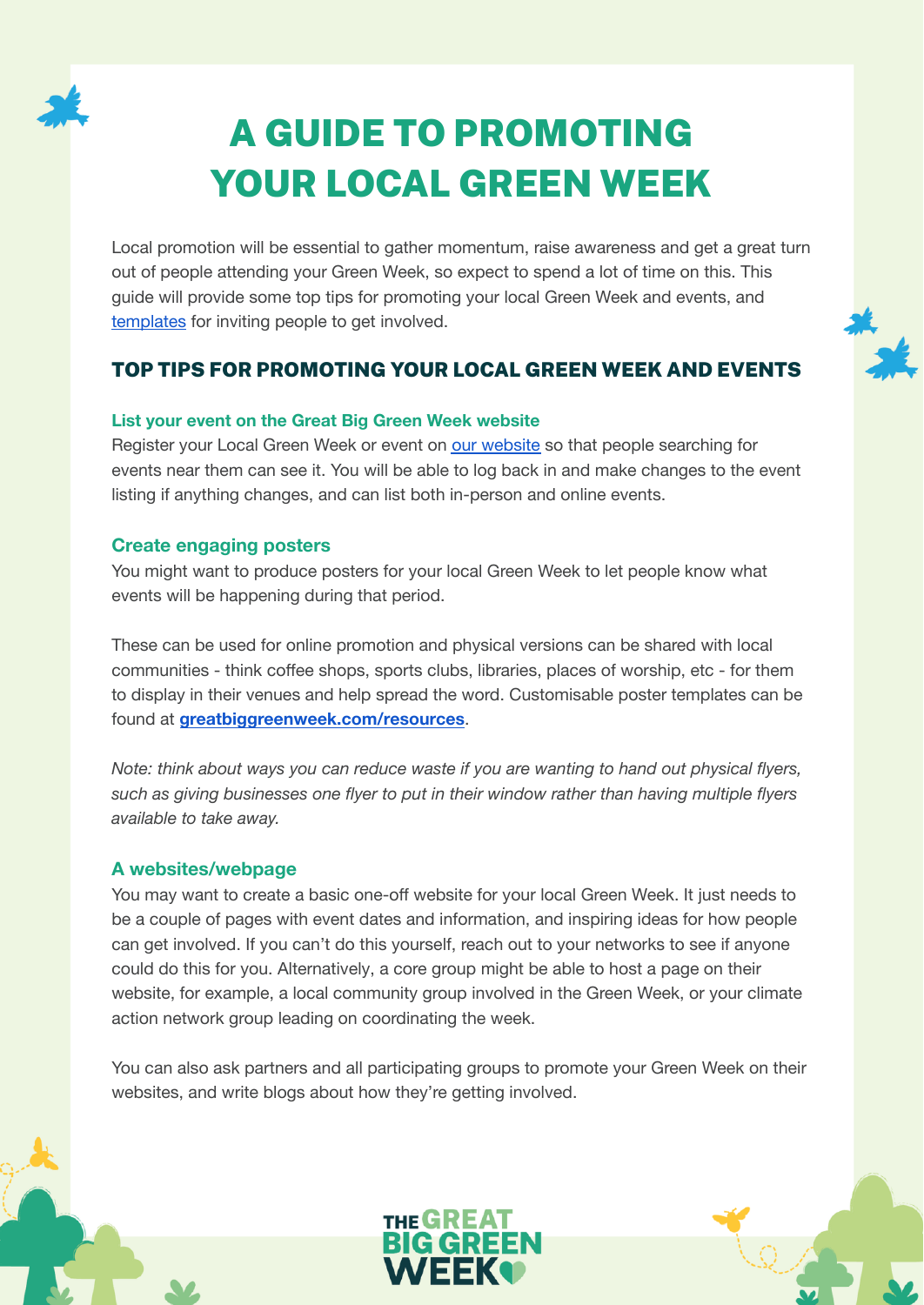

#### **Social media**

Utilise social media to promote your events, such as Facebook, Twitter and Instagram. Starting to grow a social media following from scratch is hard, so we'd recommend using existing accounts rather than starting a new one for your event as then you will already have a brilliant network of followers to promote it to!

Are there local community Facebook pages or groups that you could advertise the event on? You can also create your own Facebook events and invite local businesses and members of your community - don't forget to share the website on the event page.

Don't forget to ask partners, volunteers and anyone hosting an event to promote the local Green Week on their own feeds and groups they're part of!You might even want to select some dates that everyone joins in for a big blast of promotion in the months approaching the Great Big Green Week, to build momentum. If you do this, you can make it easier for participants to join in by sending content for others to share on social media.

You can access customisable graphics to help you promote your local Green Week on social media at **[greatbiggreenweek.com/resources](https://greatbiggreenweek.com/resources/)**.

**When sharing content on social media, please use…** HASHTAGS: #GreatBigGreenWeek TAGS: @theccoalition on Twitter and @theclimatecoalition on Instagram and Facebook … so we can share and engage with your content!

#### **Local media and publication**

**Get in touch with local newspapers and maybe even regional TV and radio:** Talk to them in advance to get the 'Green Week' in their diaries. Check the paper for the name of journalist/s who seem to cover most green stories and ring them up – or even call the editor. You could do a media launch early on announcing key partners and inviting groups to take part.

Closer to the time you could arrange for local newspapers to feature event organisers as they prepare, you can invite the local media to take part in the week and of course, you can invite the media to cover the activities during the week itself. You can find more advice and template press releases in our media guide at [greatbiggreenweek.com/resources](https://greatbiggreenweek.com/resources/).

**Have a think about local newsletters:** Do local businesses run their own or is there a village or town newsletter in which you could promote your local Green Week? Why not get in touch with your local tourist board and register your events on their website. This could be a great opportunity to connect with people from outside your community and inspire action for the climate. You can find some example text for newsletters further on in this guide.

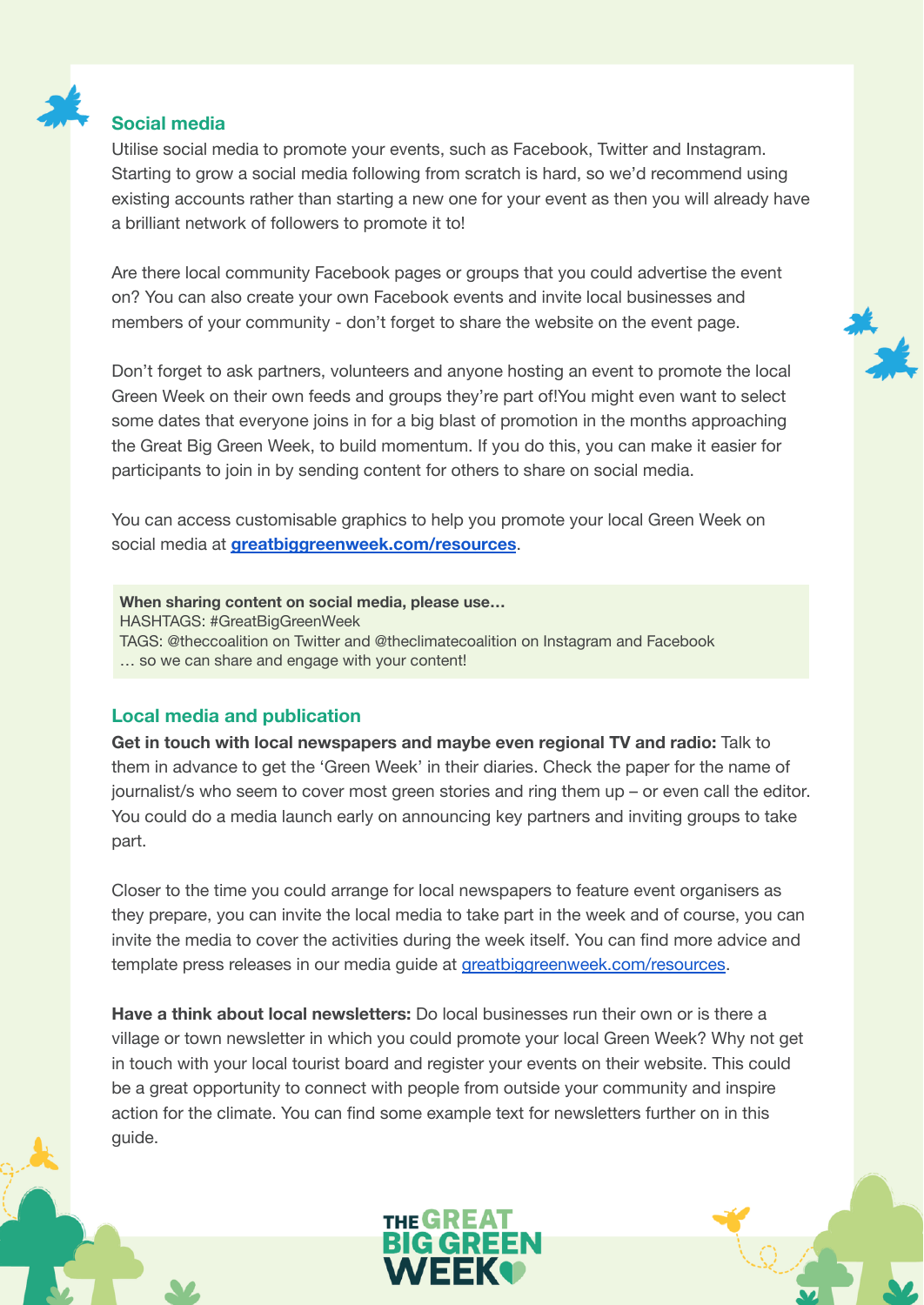

**Magazines and local events listings**: You may be able to get a flyer or other promotion for your Green Week in local magazines or circulars.

#### **Photographs and video**

Arrange to have one or more people taking photos and videos of the different things happening during the week. Make sure it is clear to your attendees that this is happening so they can tell you if they do not want to be included in any content. Make sure that people get written permissions for taking and sharing any photos and/or videos where an individual can be identified (e.g.portrait photos), especially those with children in them. Use this content on your social media and send the best to your local papers.

#### **Please share your content with us!**

We'd love for you to share any photos and videos of your local Green Weeks and events with us. Please send any photos/videos to us directly via this wetransfer [link](https://theclimatecoalition.wetransfer.com/), and fill out the consent form [here.](https://docs.google.com/forms/d/e/1FAIpQLSc9wRDSvx_FzJjByIEEGxbmlDU63xXg3IND4_V3UzXo7ebJzw/viewform?usp=sf_link)

#### **MPs and local councillors**

Invite your local MP and Councillors to attend and take part in your events. Use our MP engagement guide and template invitation email at *[greatbiggreenweek.com/resources](https://greatbiggreenweek.com/resources/).* 

#### **Anyone else who could help?**

Local communities can come together to really make it a week full of activity and celebration. Here are a few more ways you could help spread the word:

- Speak to your family, neighbours, and colleagues and get them excited about the Great Big Green Week and why it's important. Ask them to come to your events, and get them to spread the word too!
- Are there local markets where you can book a stall to promote the Green Week?
- Are local schools involved? They could host events or share information in newsletters.
- Local NHS trusts could share on their intranet and notice boards.

# INVITATION TEMPLATES

## <span id="page-2-0"></span>Getting people involved in planning

You can boost your event or local Green Week, and have a lasting impact by getting others involved right from the start. See below for some example text to include in your or other local newsletters and an invite letter to local community groups and businesses.

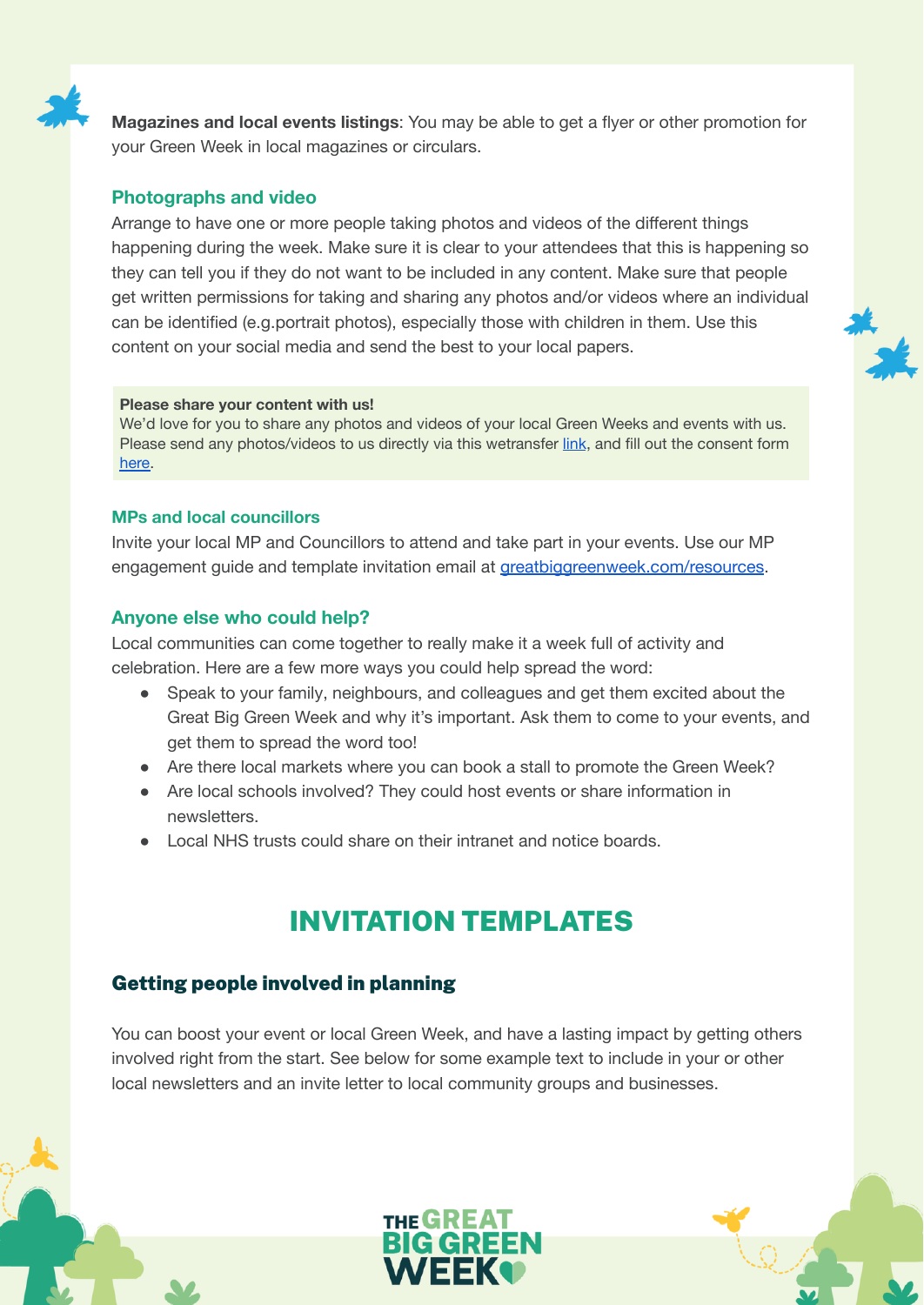

#### **Text for promoting in local newsletters/flyers/etc:**

This September, people will come together for the UK's biggest ever celebration of community action to tackle climate change and protect nature. Events and local Green Weeks in towns across the country will celebrate local action and show Government and local decision makers that we want them to deliver on their promises to protect the planet for now and future generations.

We are organising **[insert local Green Week**] and we'd love for you to be a part of it! Let us know if you'd like to be involved - either by planning an event, joining the **[local Green Week name]** coordinating team, or supporting other event organisers. **[Provide contact details and information about upcoming planning sessions if relevant]**

#### **Invite letter/email to local community groups and businesses:**

#### Dear **[insert name]**

I hope you are doing well.

I wanted to let you know about an exciting community festival that I will be involved with in September 2022, as part of the Great Big Green Week.

**[Insert local Green Week/event name]**, organised by members of our community, will be running from **[insert dates of your local Green Week]**. The Green Week will be a celebration of everything people in **[town]** are doing to tackle climate change and protect nature.

As a **[business/club/xyz]** at the heart of our community, I wanted to reach out to you to ask whether you would be in a position to support **[our event/ the [town] Green Week]**

You could get involved in three different ways *(note: you might want to tailor this part depending on who you're contacting)*:

- Promote the Great Big Green Week in your business/community group and encourage your customers/members and colleagues to attend **[our event/ the events as part of [town] Green Week].**
- Organise your own community event This can be something you're doing *[note: include a tailored example here, e.g. for a walking group, suggest they host a walk as part of the Green Week]*, or it could be something new for you.
- *(note: If you're hosting a local green week)* Help to organise **[insert local Green Week name]** itself by joining the coordination team, or by helping get others involved.